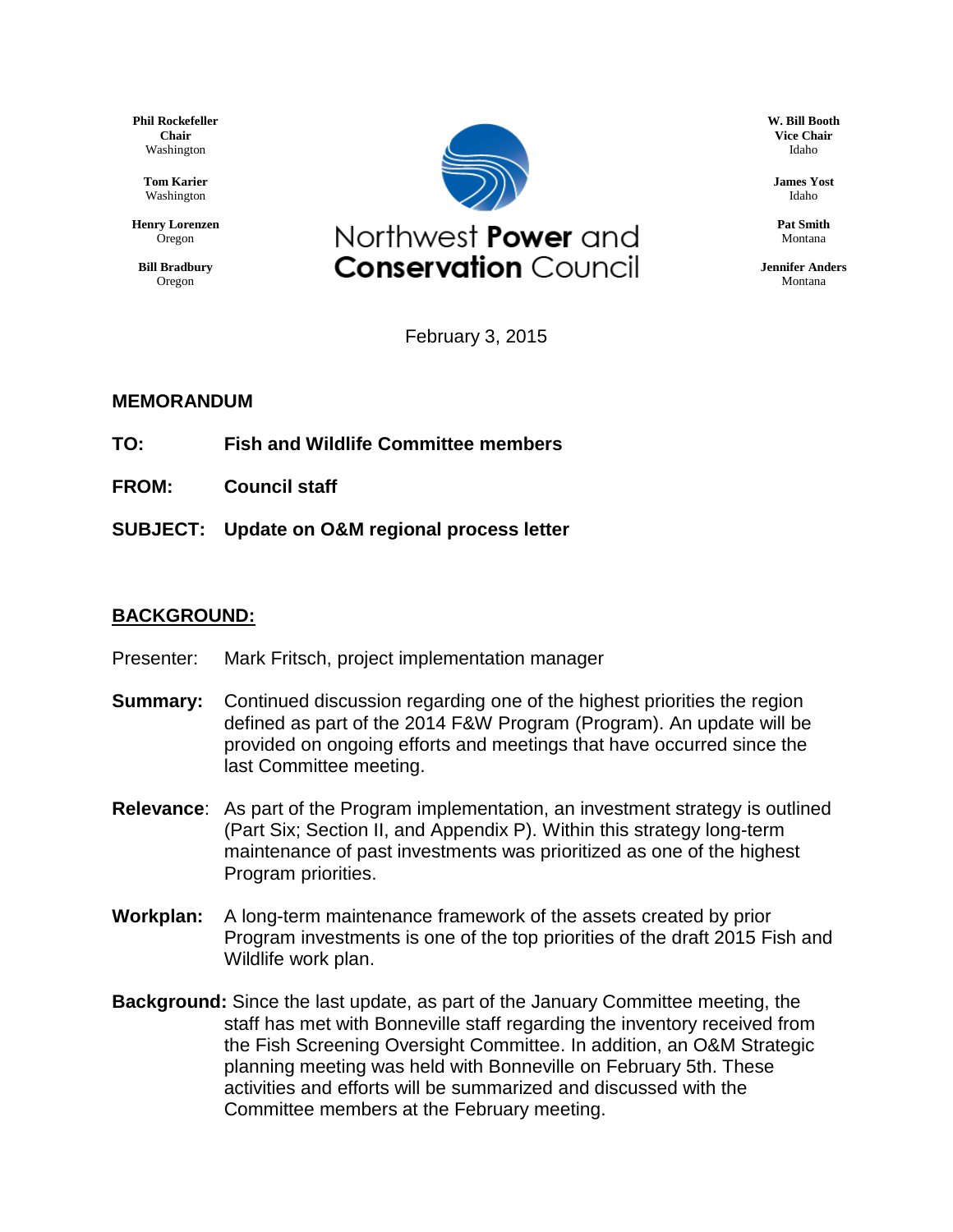**More Info:**

- [2014 F&W Program](http://www.nwcouncil.org/media/7148391/2014-12.docx) (Part Six, Section II, page 114; and Appendix P, Maintenance of Fish and Wildlife Program Investments, page 199).
- <http://www.nwcouncil.org/media/7148580/f8.pdf> December 2014 Fish and Wildlife Committee packet memo regarding *O&M long-term funding strategy framework.*
- <http://www.nwcouncil.org/media/7148646/f2.pdf> January 2015 Fish and Wildlife Committee packet memo regarding *Update on O&M regional process letter.*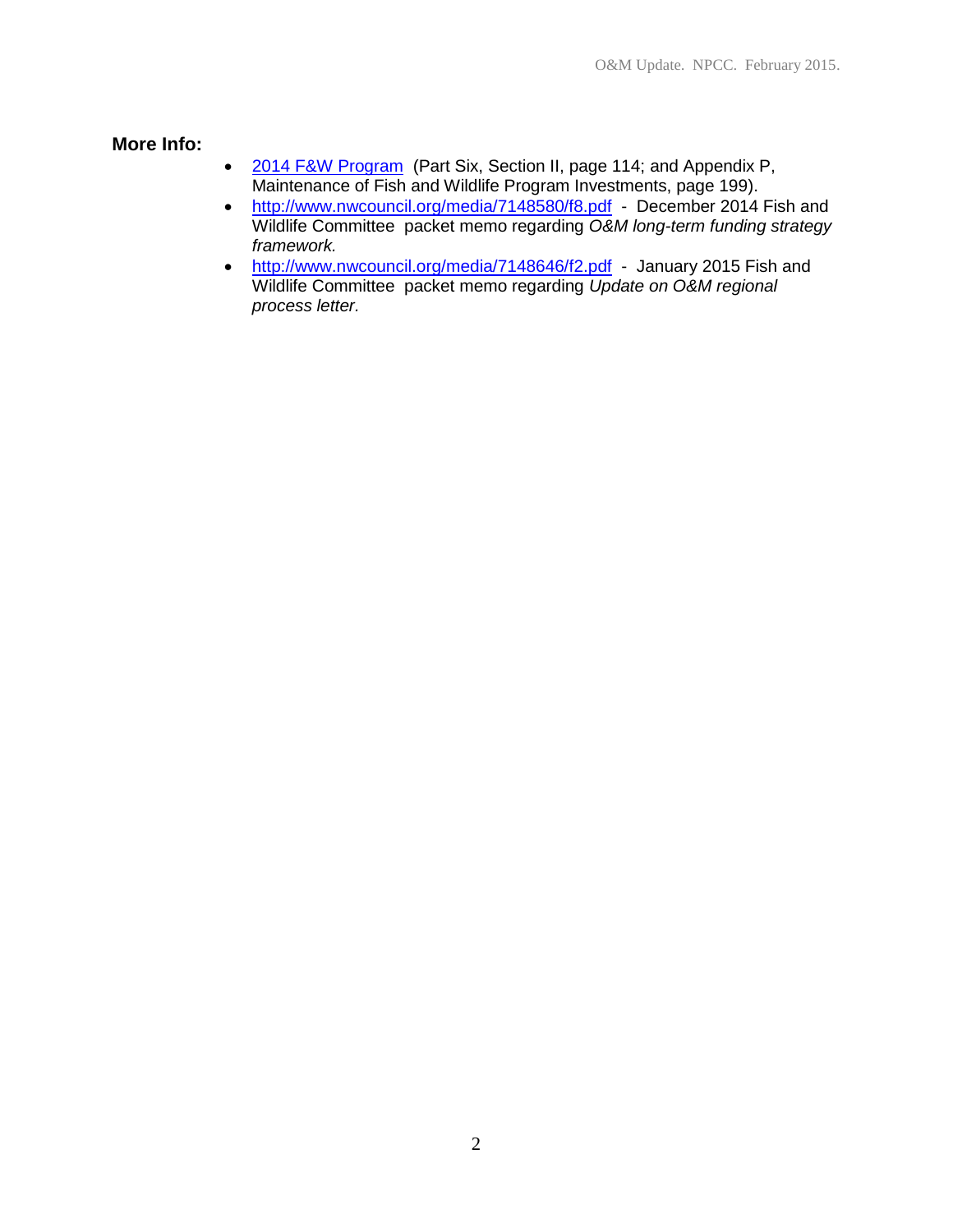# Update on O&M strategic plan

Fish and Wildlife Committee February 10, 2015

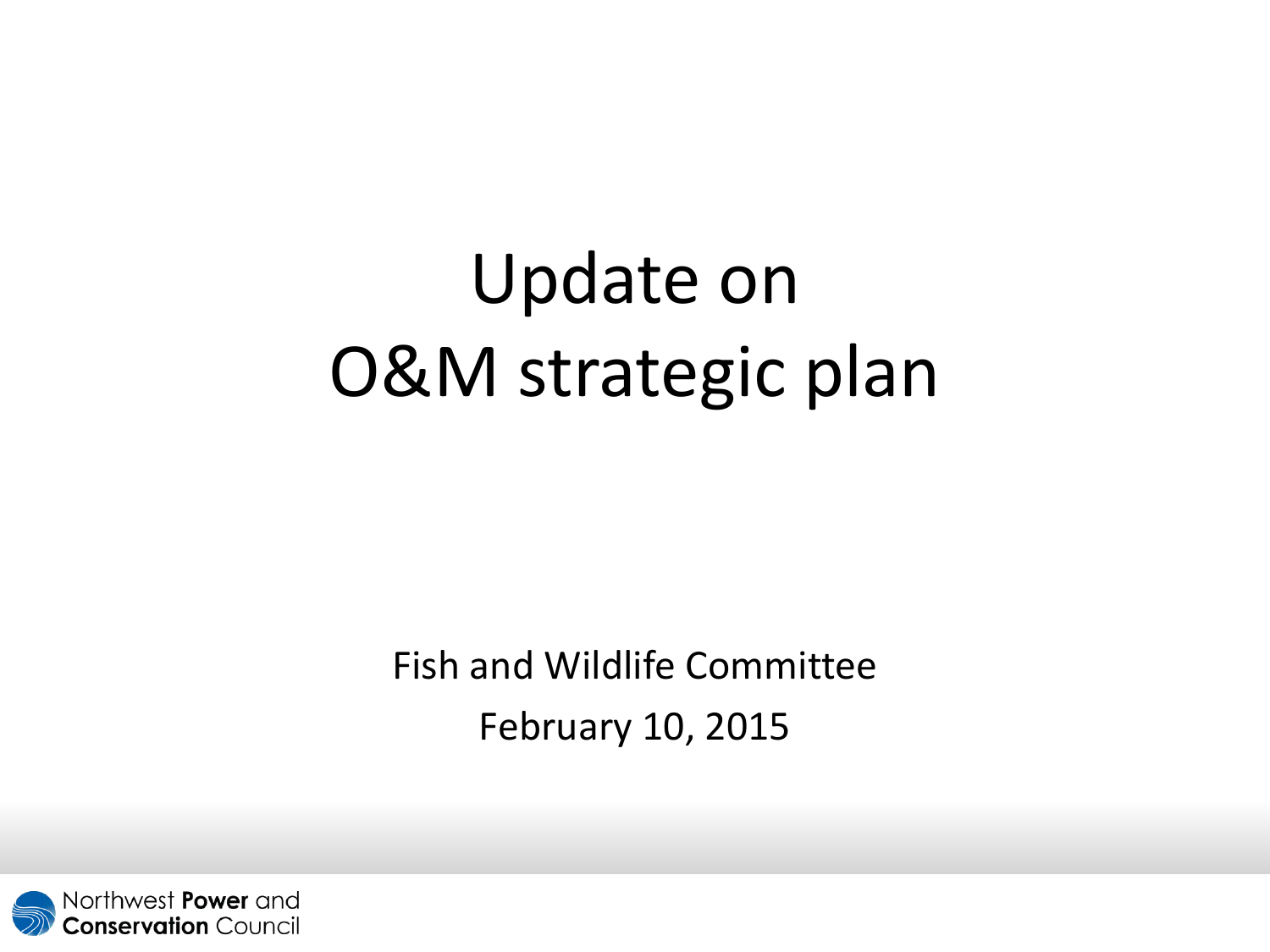# Background

- Over the past three decades, BPA has made substantial investments in the Columbia River Basin through the Council's Fish and Wildlife Program.
- Adequate funding for O&M was one of the highest priorities recommended to the Council.
- Adequate funding for O&M will ensure that existing Program funded infrastructure remains properly functioning, and will not only continue to benefit the fish and wildlife in the basin, but will continue to help BPA meet its mitigation requirements.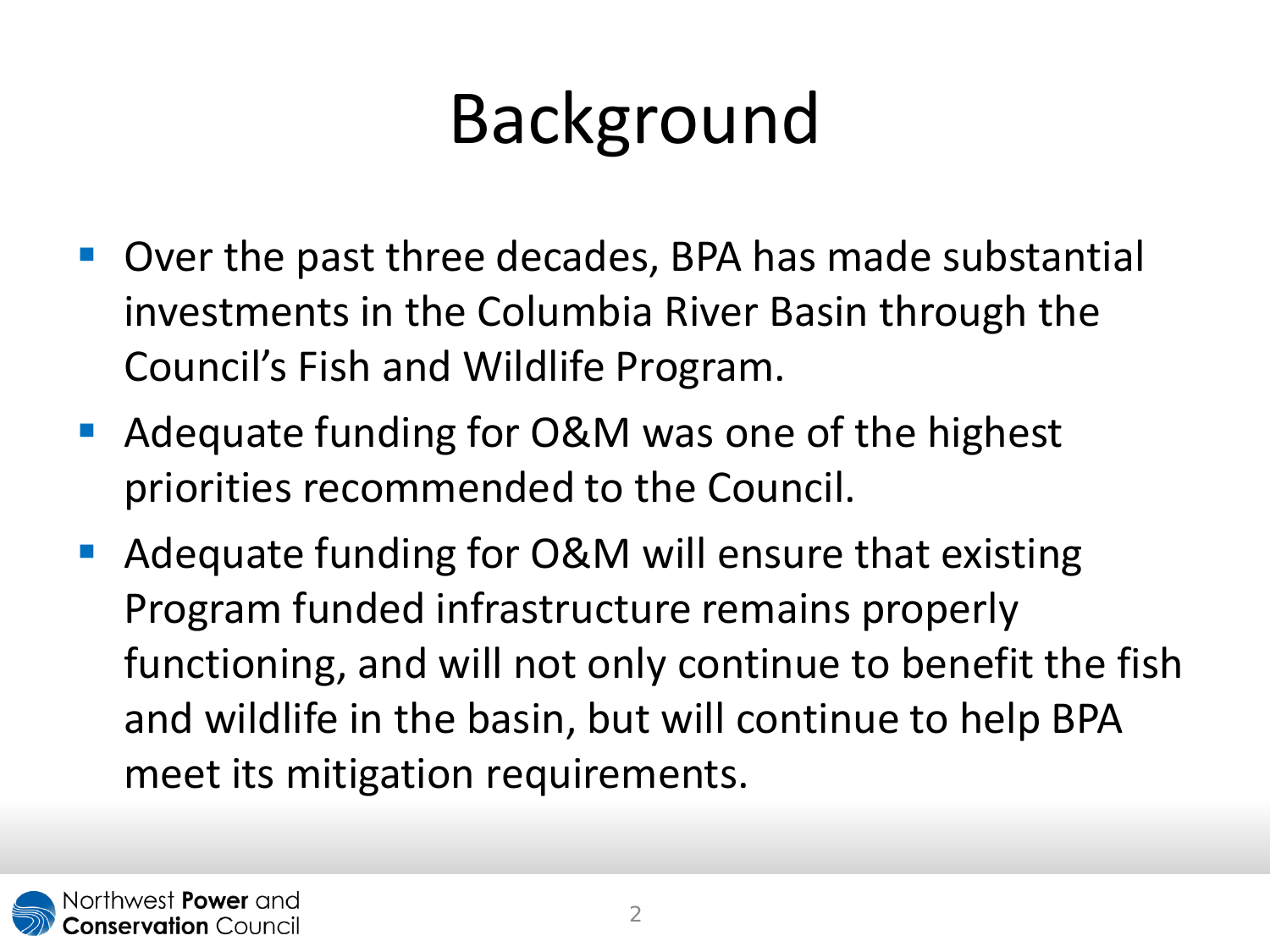# O&M Strategic planning

- **Initial steps** 
	- A planning meeting was held on February  $5<sup>th</sup>$
	- $\blacksquare$  IEAB Task
	- FSOC Geographic Category review (Programmatic Issue #C)
	- Next steps in developing a Strategic Plan for Public Review
- **Proposed Categories** 
	- **SCREEN** Screens and diversions: inventory and assessment in progress
	- Hatcheries, fishways and traps: initiating, more definition is needed
	- Lands: inventory in progress, influenced by settlements
	- **Two other potential issues were mentioned and need further** discussion (i.e., monitoring equipment and water transactions)
	- **BOG** will continue to be used as a tool to address natural events, emergencies and misc. needs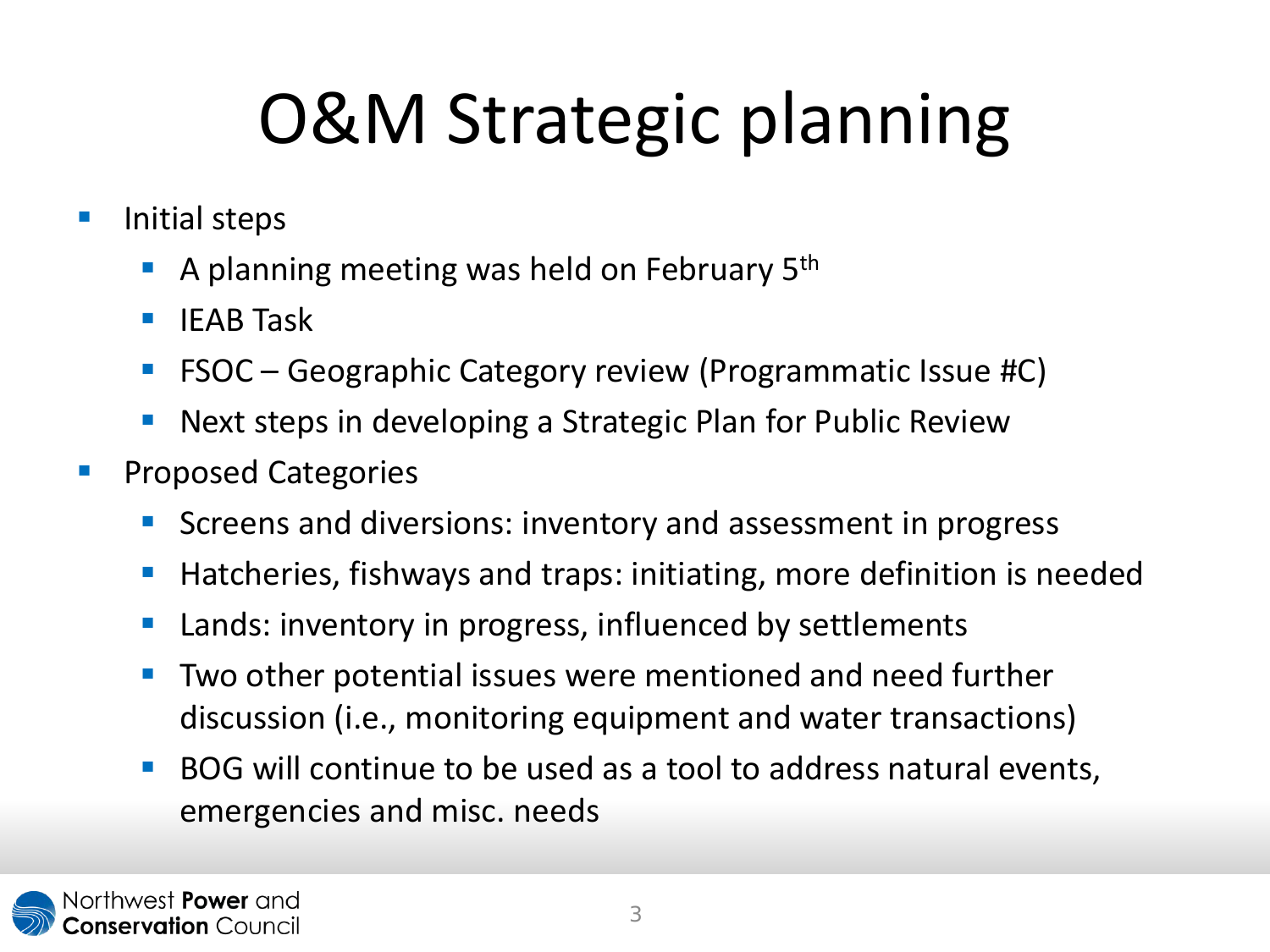## Screens and diversion

- Initiated by Programmatic Issue #C of the Geographic Category review, FSOC was tasked to do an inventory of screens in the basin.
- **Difference in complexity of the facilities found in this category,** which complicates assessment



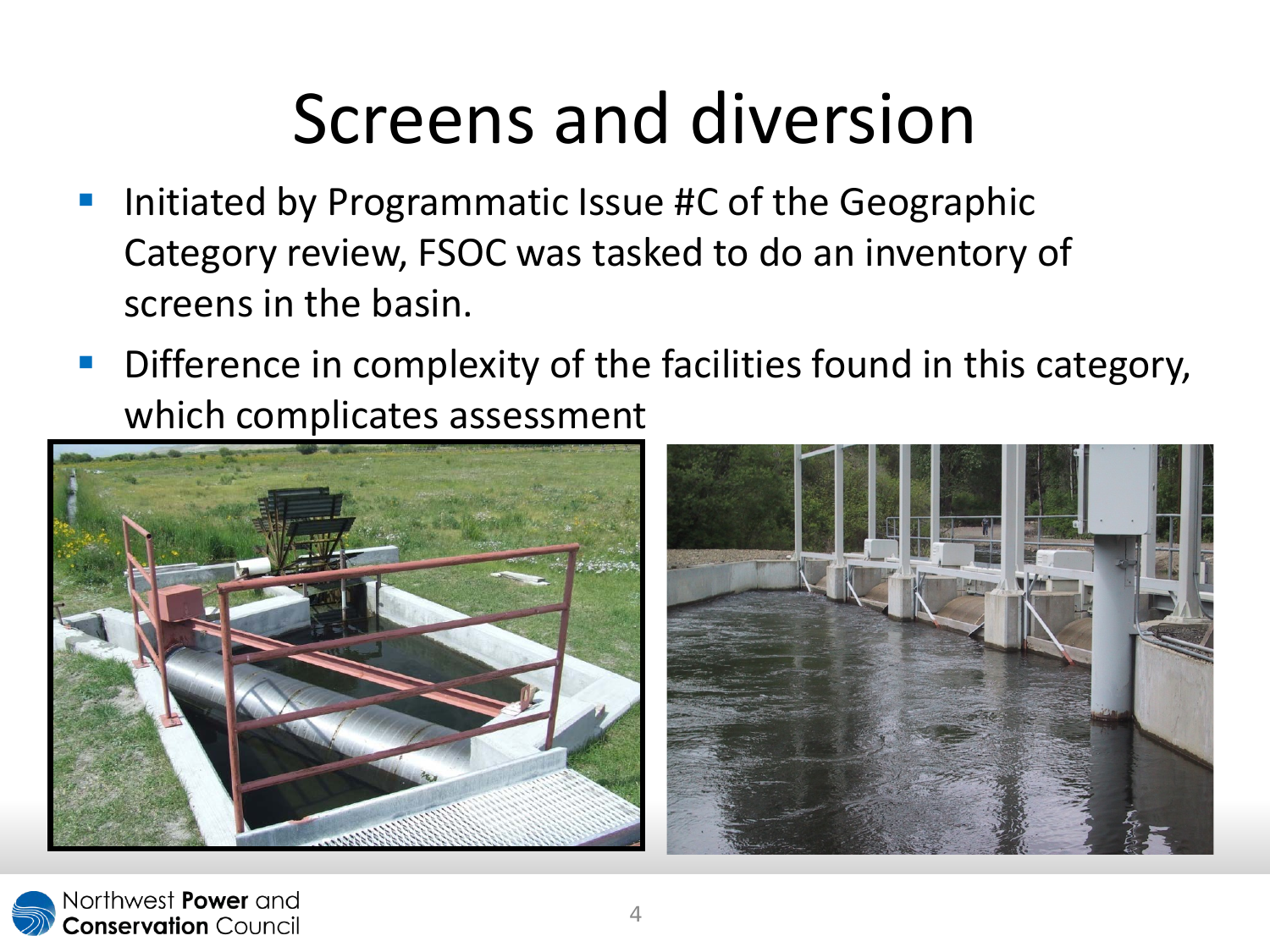#### Existing Fish Screens by State



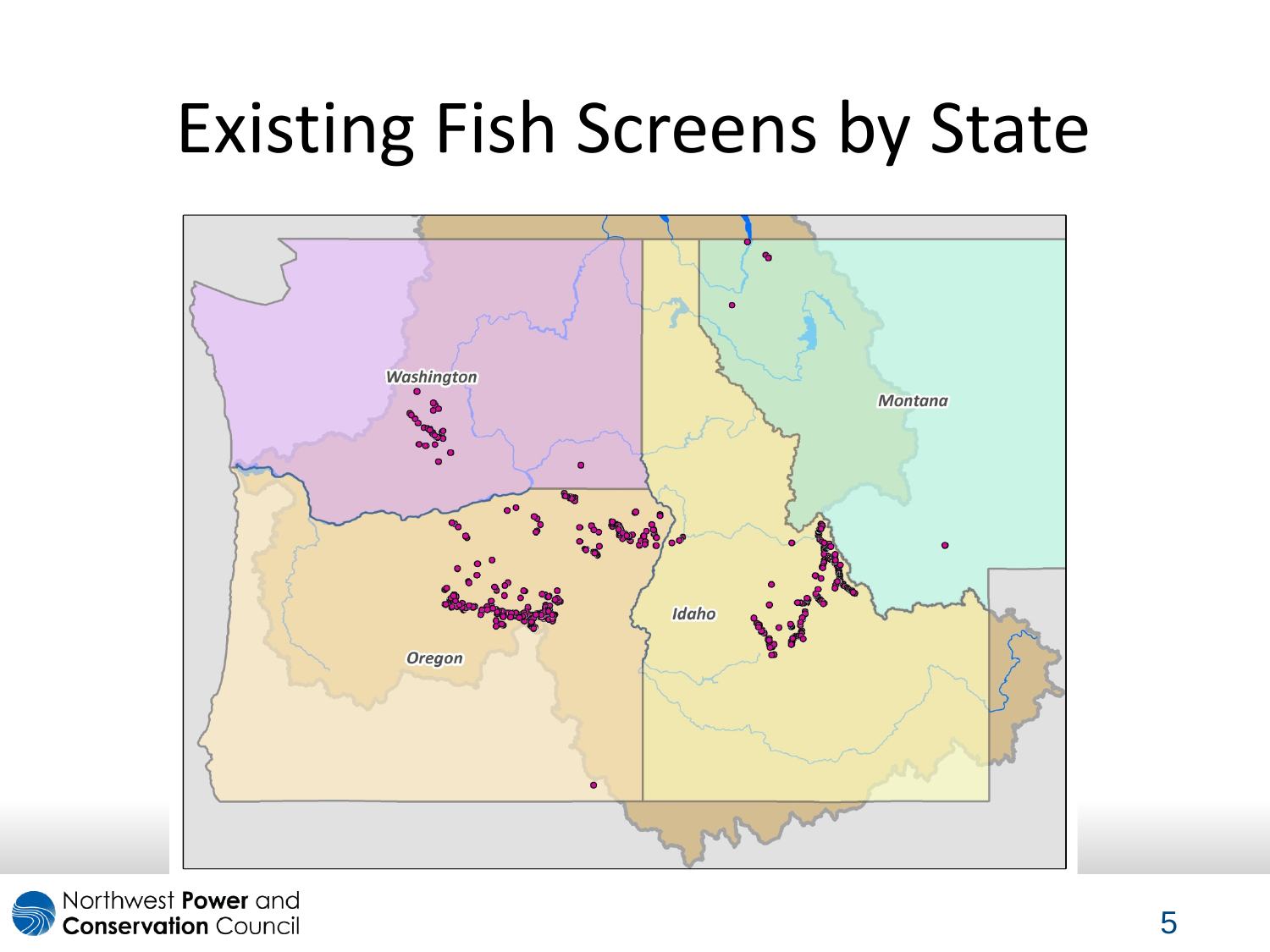## Lands

- The majority of BPA's wildlife mitigation program has focused on the permanent protection of high priority habitats through acquisition
- **Restoration and maintenance activities continue after** acquisition to enhance and maintain mitigation
- Settlement agreements to date:
	- Montana Wildlife Settlement
	- Dworshak Wildlife Settlement
	- **Washington Interim Wildlife Agreement**
	- Willamette Wildlife Agreement
	- **Southern Idaho Wildlife Agreement with ID**

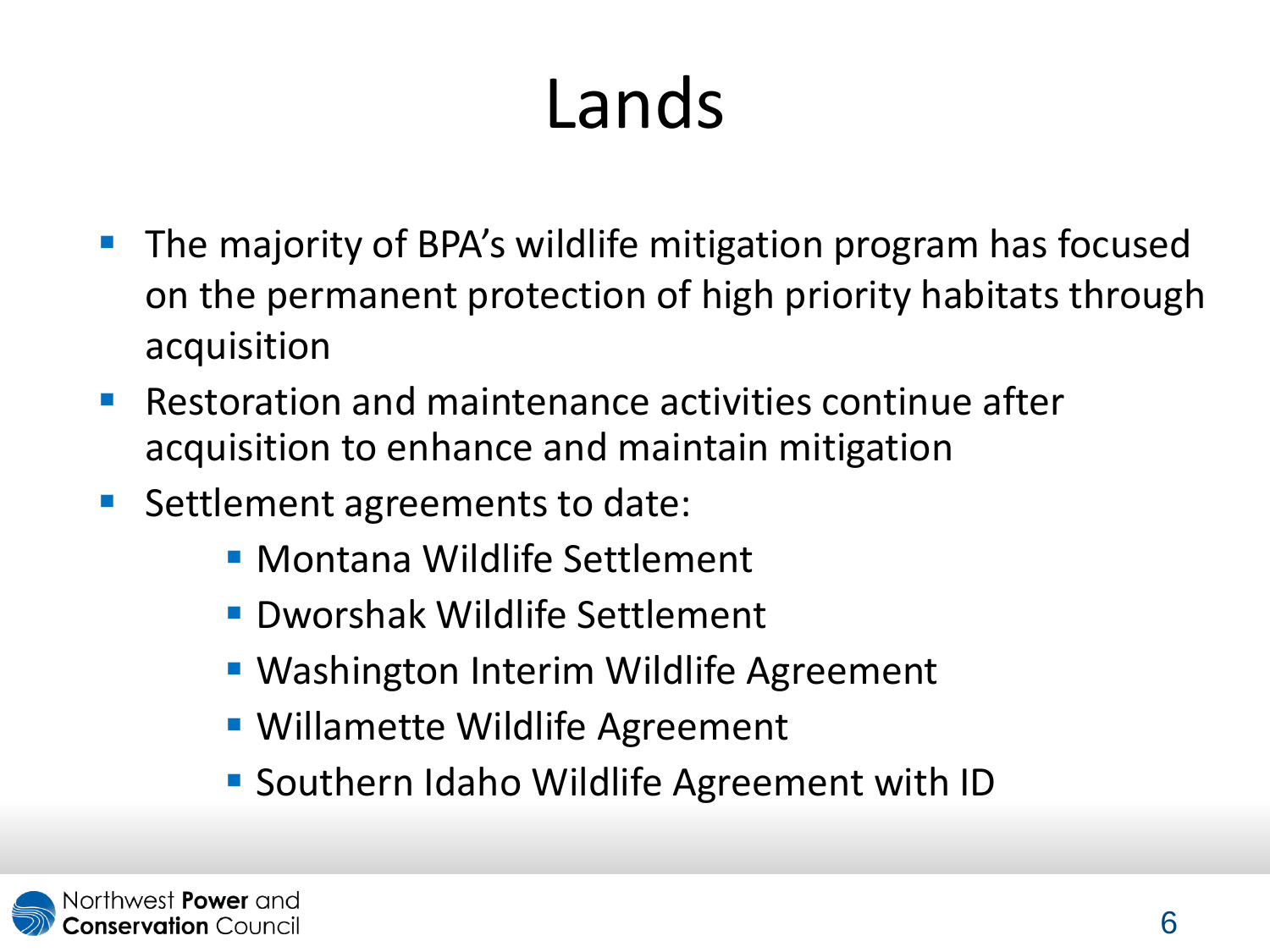#### Lands (continued)

- Wildlife mitigation on a project-by-project basis has been conducted in the following areas:
	- Albeni Falls
	- **Southern Idaho**
	- **Upper Columbia**
	- **Lower Columbia**
	- **Lower Snake**
- Acquisition for anadromous and resident fish is often a crucial first step to securing habitat restoration opportunities and to obtain key locations for fish production.

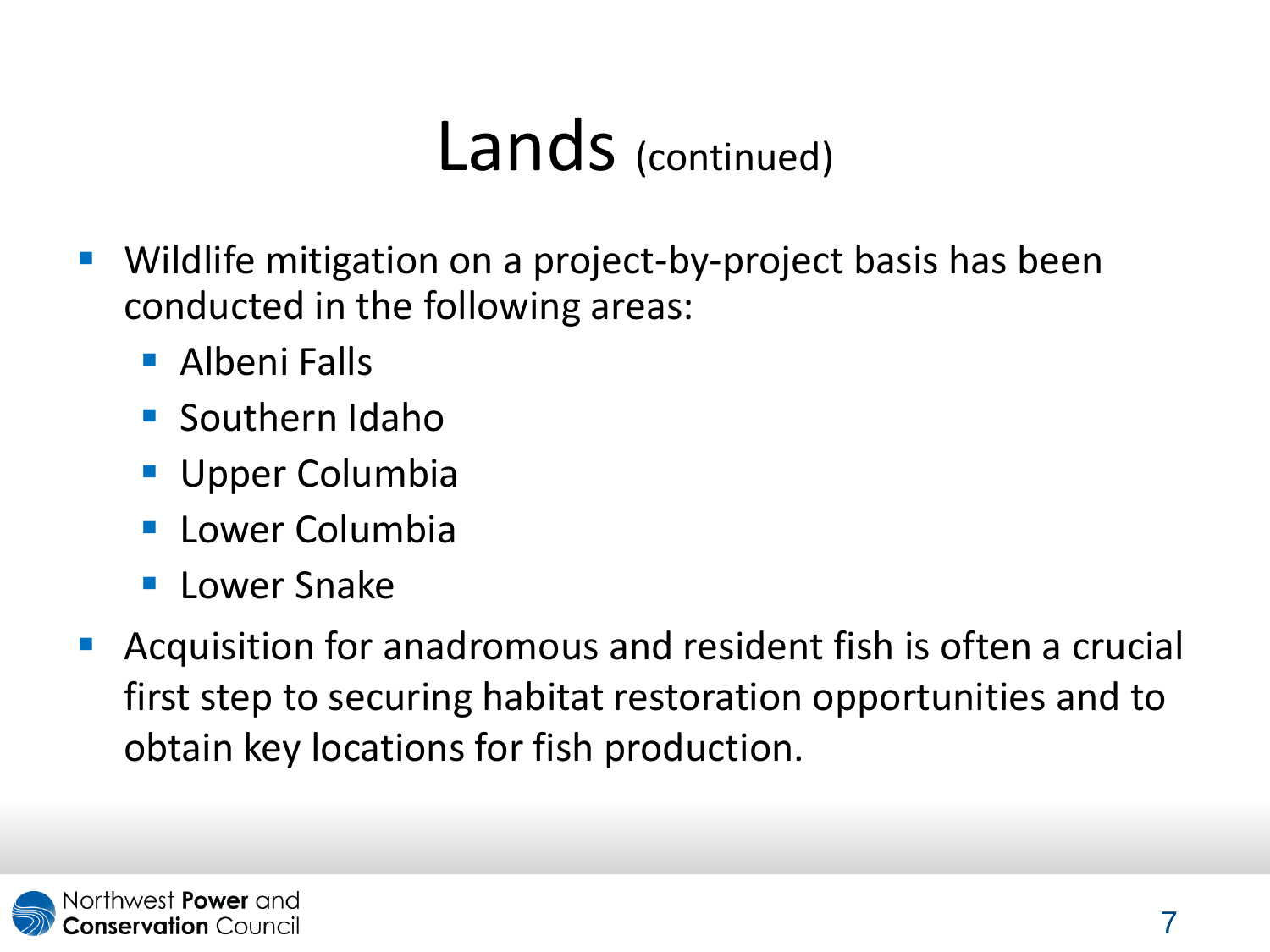## Hatcheries - Overview

- **Lower Snake River Compensation Plan (LSRCP)** 
	- 11 hatcheries built by the Corps using appropriated funds. Ownership was transferred to USFWS, but hatcheries are operated mainly by states and tribes
	- BPA provides \$31m in direct LSRCP direct funding for O&M
	- All capital re-investments are funded through appropriations
- **Bureau of Reclamation Hatcheries** 
	- 3 hatcheries built by the BOR using appropriated funds. Ownership transferred to USFWS
	- O&M is funded by the BOR, with combination of funding received from both BPA under the FCRPS Direct O&M funding agreements and appropriations
	- **Capital reinvestment is solely through appropriations**

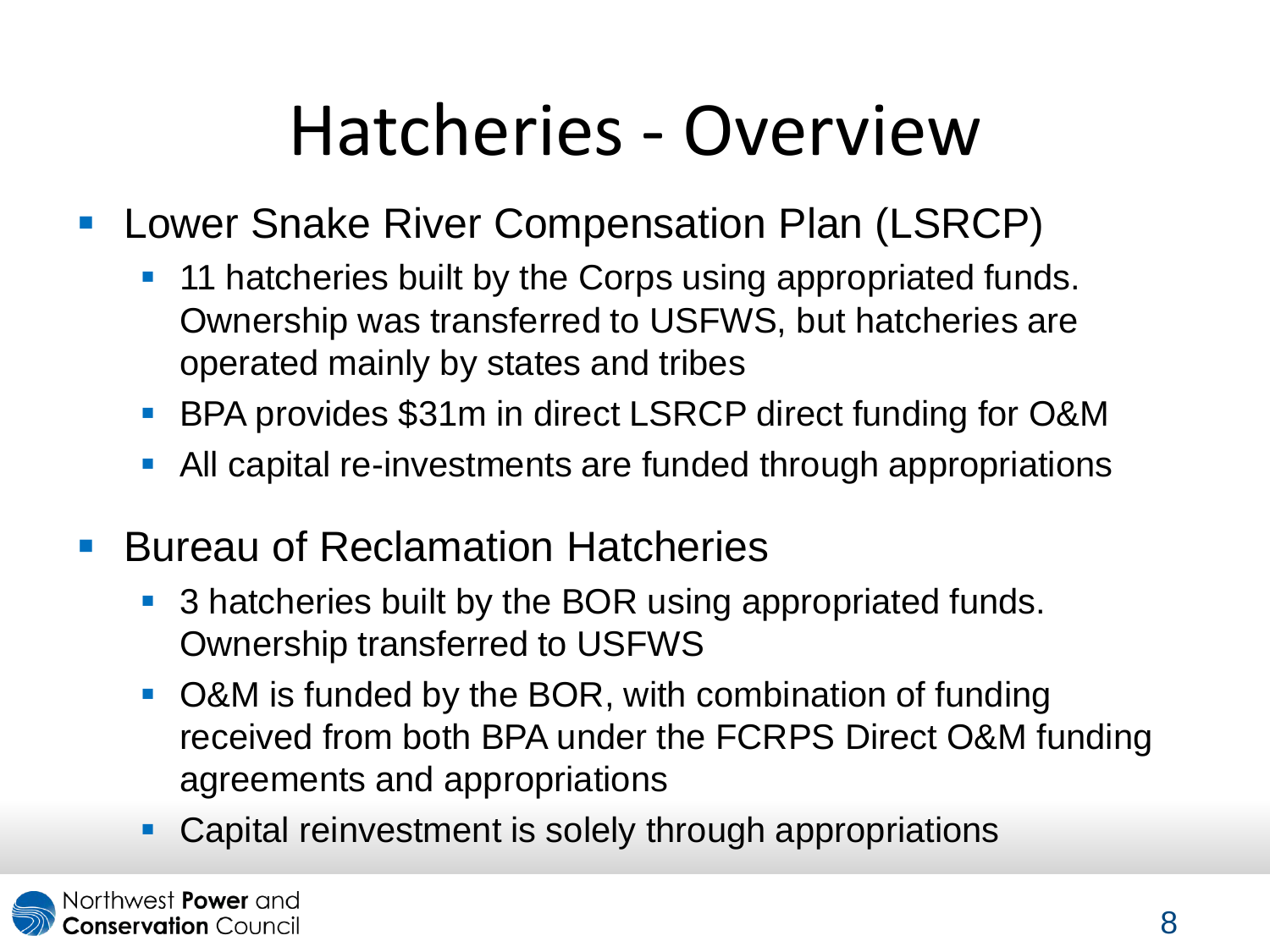#### Hatcheries (continued)

- Corps of Engineers Hatcheries
	- 12 hatcheries built by the Corps using appropriated funds
	- **USFWS operates four and ODFW operates eight**
	- **Many of the facilities have multiple funding sources. The Corps** funds O&M with a combination of funding from both appropriations and BPA under the direct O&M funding agreements
	- Capital re-investment is solely through appropriations
- **NPCC F&W Program hatcheries** 
	- 13 hatcheries directly funded and constructed with BPA capital funds. Ownership was transferred to either a tribal entity or the USFWS
	- O&M and capital re-investment is directly funded by BPA

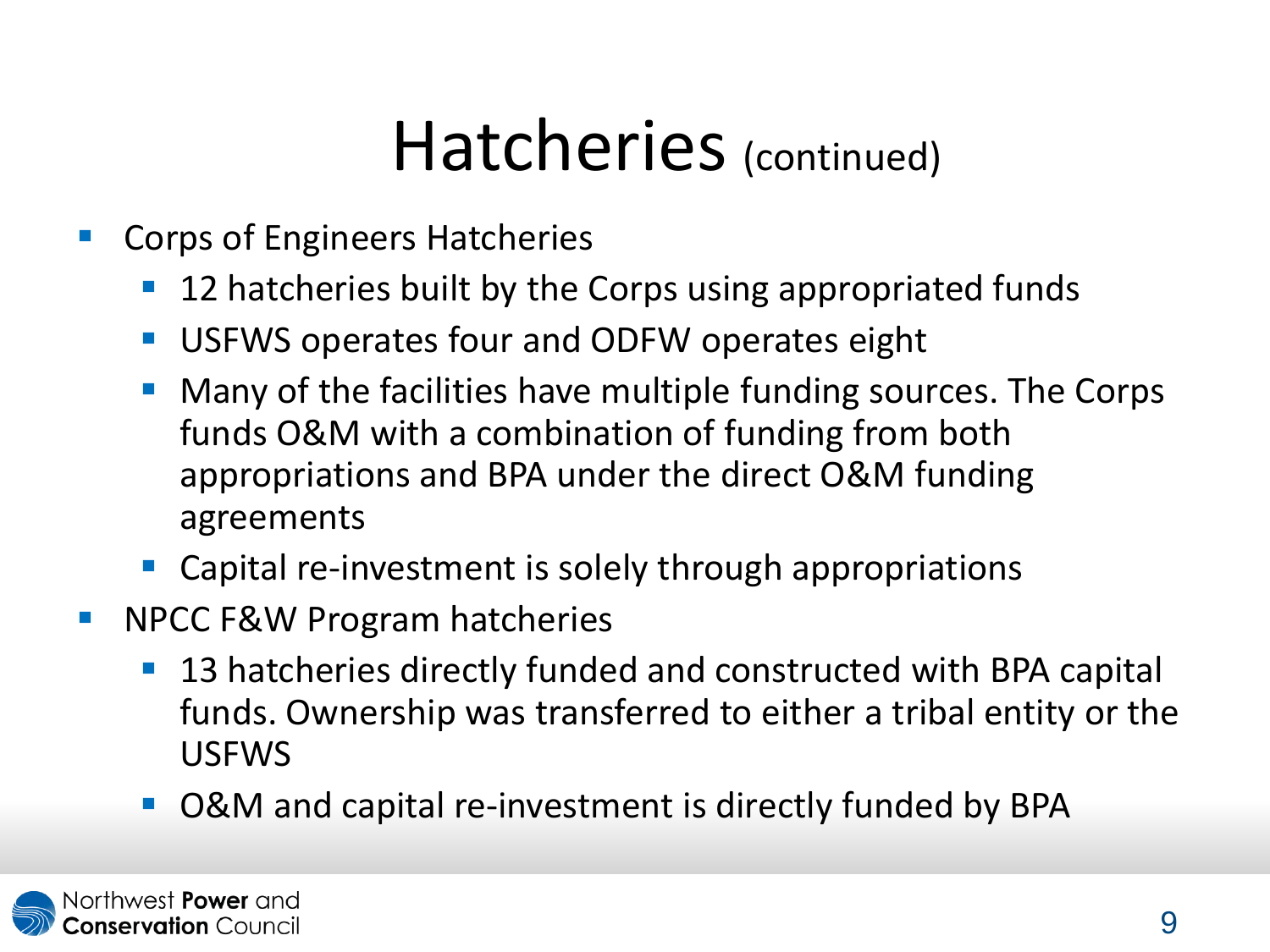#### Hatcheries (continued)

- **Mitchell Act Hatcheries (NMFS)** 
	- 21 hatcheries built using appropriated funds.
	- Mitchell Act was passed in 1938 to mitigate the impacts to fish from water diversions, mainstem dams, pollution and logging
	- O&M and capital re-investments are funded through appropriations
- Total BPA budget for hatchery O&M is ~\$40m